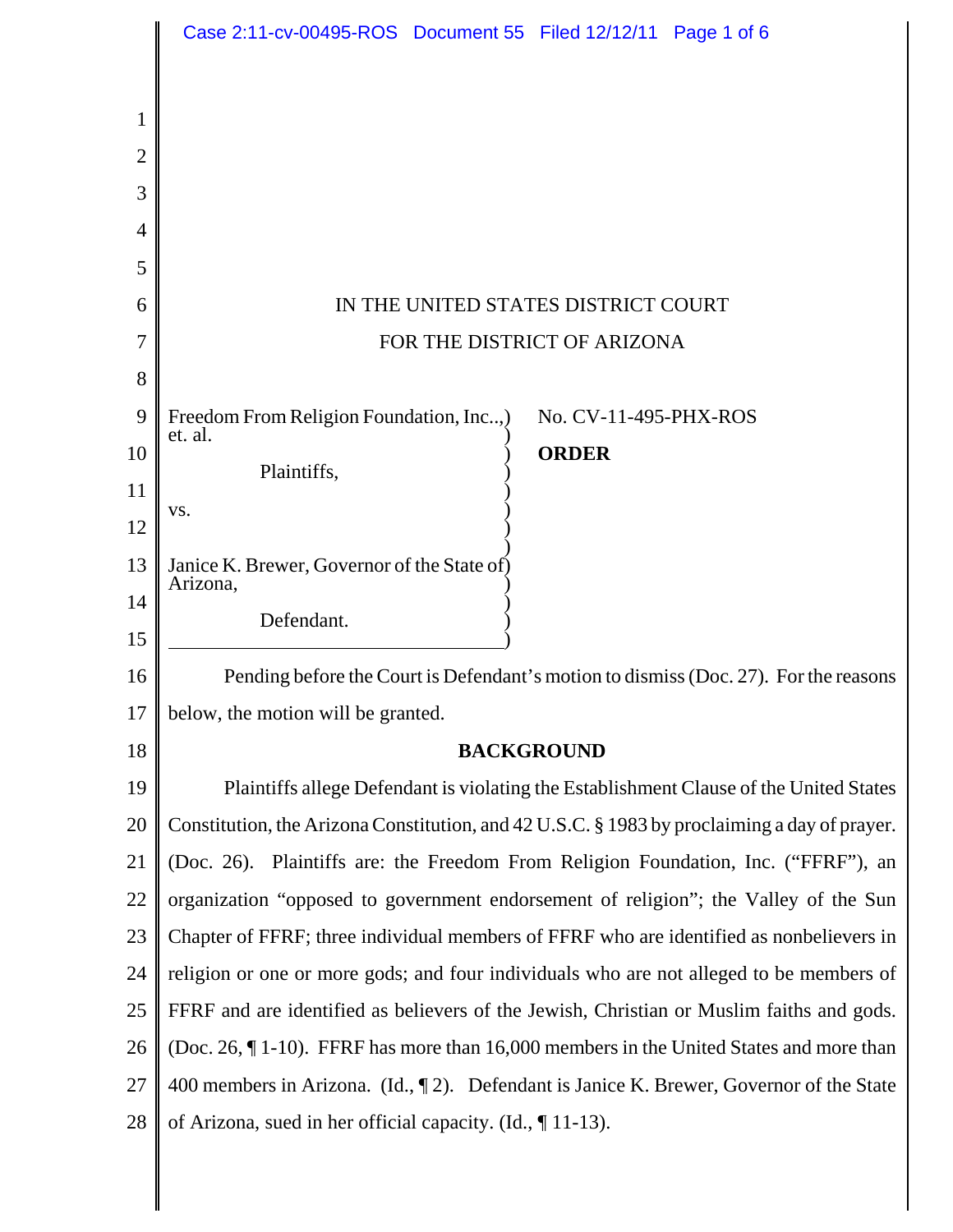1 2 3 4 5 6 7 On August 24, 2011, Plaintiffs filed an Amended Complaint seeking declaratory and injunctive relief. (Doc. 26). Plaintiffs allege Governor Brewer proclaimed an Arizona Day of Prayer in 2009, 2010 and 2011. (Id., ¶ 20). These days of prayer coincided with the days of prayer proclaimed by President Barack Obama. (Id.). In addition, Governor Brewer proclaimed a Day of Prayer for the Budget in 2010. (Id., ¶ 21). Unless enjoined, Governor Brewer is expected to issue a similar proclamation for an Arizona Day of Prayer in 2012.  $(Id., \P 42).$ 

8 9 On September 13, 2011, Governor Brewer moved to dismiss the Amended Complaint. (Doc. 27). Plaintiffs filed a response, and Governor Brewer filed a reply.<sup>1</sup>

10

## **ANALYSIS**

11 12 13 14 15 16 17 18 19 Under the Establishment Clause of the First Amendment of the United States Constitution, "Congress shall make no law respecting an establishment of religion." U.S. Const. Amend. I. The Establishment Clause applies to the states through the Fourteenth Amendment. *E.g., Wallace v. Jaffree*, 472 U.S. 38, n. 10 (1985). "Article III of the Constitution limits the judicial power of the United States to the resolution of 'Cases' and 'Controversies,' and 'Article III standing . . . enforces the Constitution's case-or-controversy requirement.'" *Hein v. Freedom From Religion Foundation, Inc*., 551 U.S. 587, 597-98 (2007) (quotations omitted). "[O]ne of the controlling elements in the definition of a case or controversy under Article III is standing." *Id.* (quotation omitted).

20 21 22 23 24 25 "Standing is the first question because, *unless the case presents a justiciable controversy, the judiciary must not address the merits.*" *Freedom From Religion Foundation v. Obama*, 641 F.3d 803, 805 (7th Cir. 2011) (emphasis added). To show standing, Plaintiffs must demonstrate injury, causation, and redressability. *Id.; Lujan v. Defenders of Wildlife*, 504 U.S. 555, 560-62 (1992). The focus here is on injury. To qualify for standing purposes, the injury must be: "injury in fact - an invasion of a legally protected interest which is (a)

26

27 28 <sup>1</sup> On September 30, 2011, Plaintiffs filed a motion for partial summary judgment. Upon stipulation of the parties, the Court extended the deadline to respond to the motion for partial summary judgment until 30 days after the Court rules on the motion to dismiss.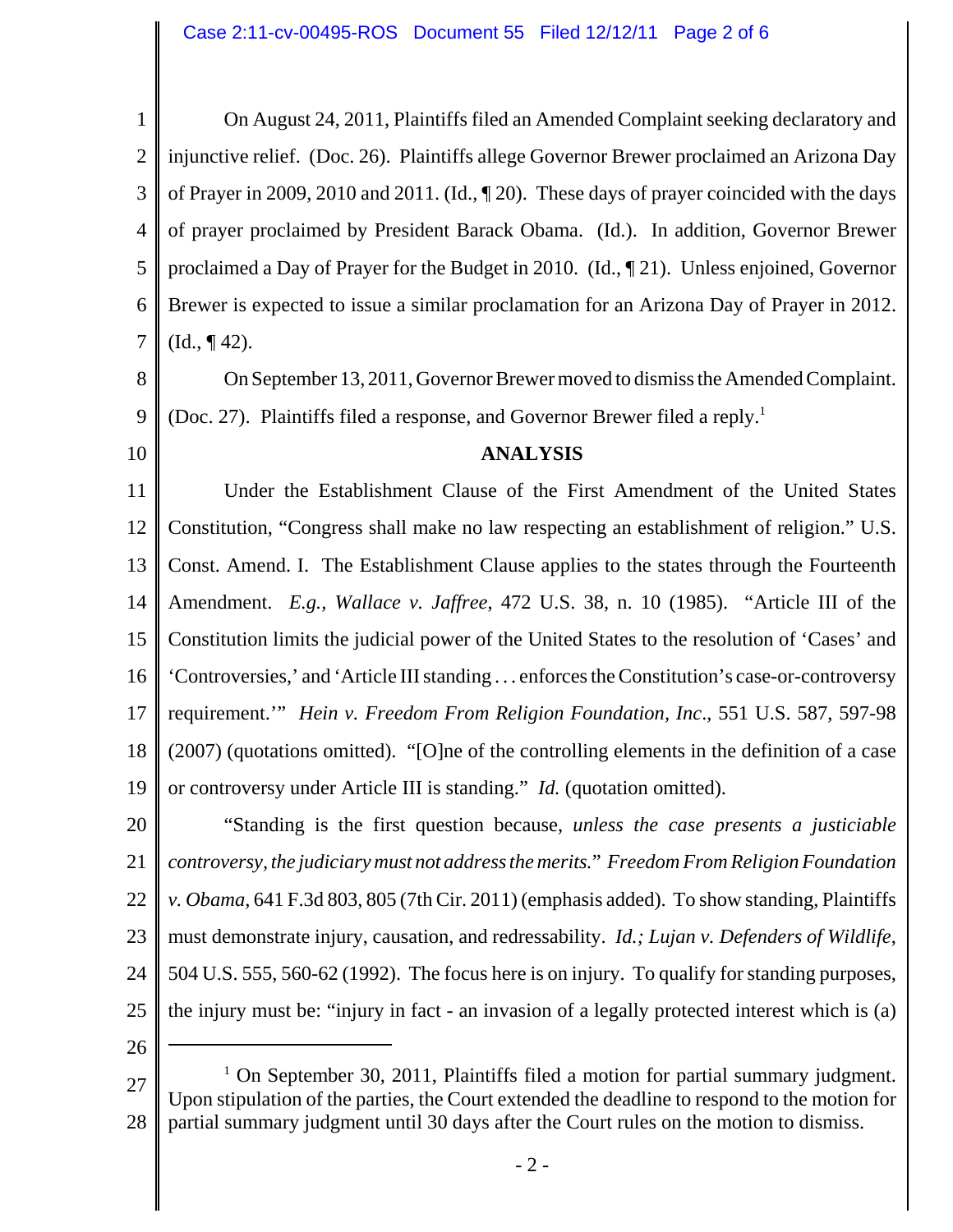1 2 concrete and particularized; and (b) actual or imminent, not conjectural or hypothetical." *Id.* at 560 (citations and quotations omitted).

3 4 5 6 7 8 9 10 11 12 13 14 15 16 In *Freedom From Religion Foundation v. Obama*, the Seventh Circuit vacated the district court's decision holding President Obama's proclamation of a day of prayer violated the Establishment Clause, and remanded to dismiss for want of a justiciable controversy. 641 F.3d at 805, 808. The Seventh Circuit stated, "although this proclamation speaks to all citizens, no one is obliged to pray, any more than a person would be obliged to hand over his money if the President asked all citizens to support the Red Cross and other charities. . . . No one is injured by a request that can be declined." *Id.* at 806. Like Plaintiffs in this case, the plaintiffs in *Freedom From Religion Foundation v. Obama* alleged they were "injured because they feel excluded, or made unwelcome, when the President asks them to engage in a religious observance that is contrary to their own principles." *Id.* at 806-07. The Seventh Circuit stated, "hurt feelings differ from legal injury." *Id.* at 807. "Plaintiffs have not altered their conduct one whit or incurred any cost in time or money. All they have is disagreement with the President's action." *Id.* at 808. As such, the plaintiffs lacked injury to confer Article III standing. *Id.*

17 18 19 20 21 22 23 24 In *Newdow v. Lefevre*, 598 F.3d 638 (9th Cir. 2010), the Ninth Circuit affirmed the district court's ruling that the plaintiffs lacked standing to bring an Establishment Clause challenge to 36 U.S.C. § 302, which recognized "In God We Trust" as the national motto. *Id.* at 643.<sup>2</sup> The plaintiffs alleged the national motto "turns Atheists into political outsiders and inflicts a stigmatic injury upon them." *Id.* The Ninth Circuit held "an abstract stigmatic injury resulting from such outsider status is insufficient to confer standing." *Id.* (quotation omitted). Mere awareness of the motto was not the kind of "unwelcome direct contact" giving rise to injury sufficient to confer Article III standing. *Id.*

25

Governor Brewer's proclamations proclaim a day of prayer (Doc. 26, Exs. 4, 6 and

26

27 28  $2^2$  The Ninth Circuit held the plaintiff did have standing to challenge the motto on coins and currency because the plaintiff showed a "concrete, particularized, and personal injury resulting from his frequent contact with the motto." *Lefevre*, 598 F.3d at 642.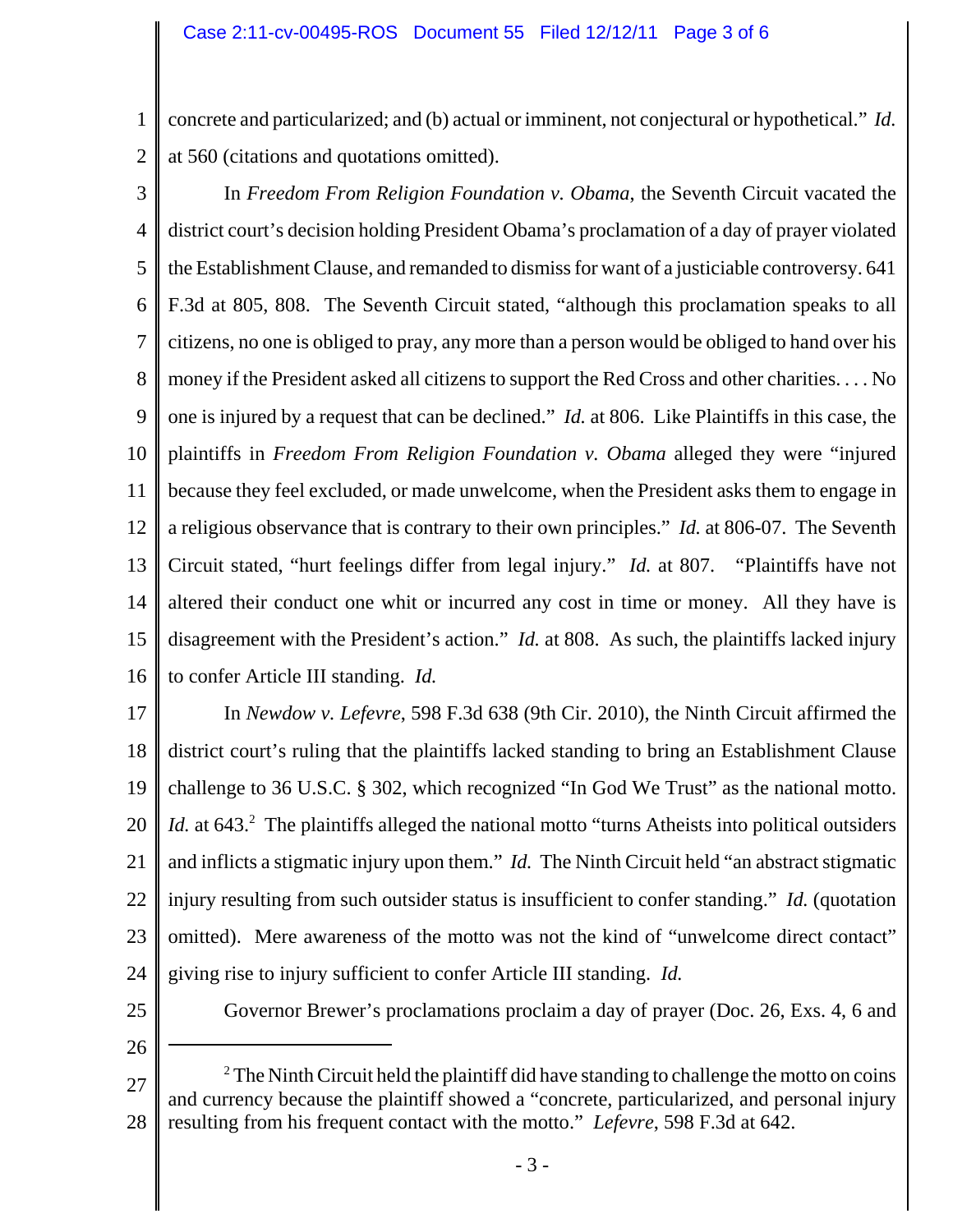1 2 3 4 5 7), and one proclamation "encourage[s] all citizens to pray for God's blessings on our State and our Nation." (Id., Ex. 6). Though "encouraged," no one, including Plaintiffs, is obligated to pray. Nor are Plaintiffs forced to alter their physical routine or bear a monetary expense to avoid a religious symbol. *Freedom From Religion Foundation v. Obama*, 641 F.3d at 808.

6 7 8 9 10 11 12 13 14 15 16 17 18 19 20 Instead, Plaintiffs here have argued they feel slighted and excluded because they were "exhorted" to pray by the Governor's proclamations. "Exhort" is defined as to "make urgent appeal." Webster's Third New International Dictionary 796 (2002). But the proclamations simply "proclaim" a day of prayer and, in the January 2010 proclamation, citizens are "encourage[d]" to pray. (Doc. 26, Ex. 6). "Encourage" is defined as "to spur on." Webster's Third New International Dictionary 747 (2002). This is insufficient to show injury. *Id.; see* also Valley Forge Christian Coll. v. Ams. United for Separation of Church & State, Inc., 454 U.S. 464 (1982) (plaintiffs failed "to identify any personal injury suffered by them as a consequence of the alleged constitutional error, other than the psychological consequence presumably produced by observation of conduct with which one disagrees. That is not an injury sufficient to confer standing . . . ."); *Freedom From Religion Foundation v. Texas Governor Rick Perry,* No. H-11-2585, 2011 WL 3269339 (S.D. Tex. July 28, 2011) (dismissing case for lack of standing where FFRF sought to enjoin Texas Governor from promoting prayer rally); *Lefevre*, 598 F.3d 638. Plaintiffs have failed to identify personal injury.

21 22 23 24 25 26 27 28 Plaintiffs provide affidavits to establish they turned off the television and altered conversational habits to avoid the topic of religion or the day of prayer. Plaintiffs allege this constitutes injury sufficient to confer standing. Plaintiffs, however, do not explain why their alleged injury is different than injuries in other Establishment Clause cases in which the plaintiffs did not have standing, such as the President's day of prayer proclamation. Essentially, Plaintiffs seek a ruling obliquely holding that injury sufficient to confer standing exists under the Establishment Clause where government action is covered in the news or the subject of a social conversation. The Court declines to depart from Establishment Clause

- 4 -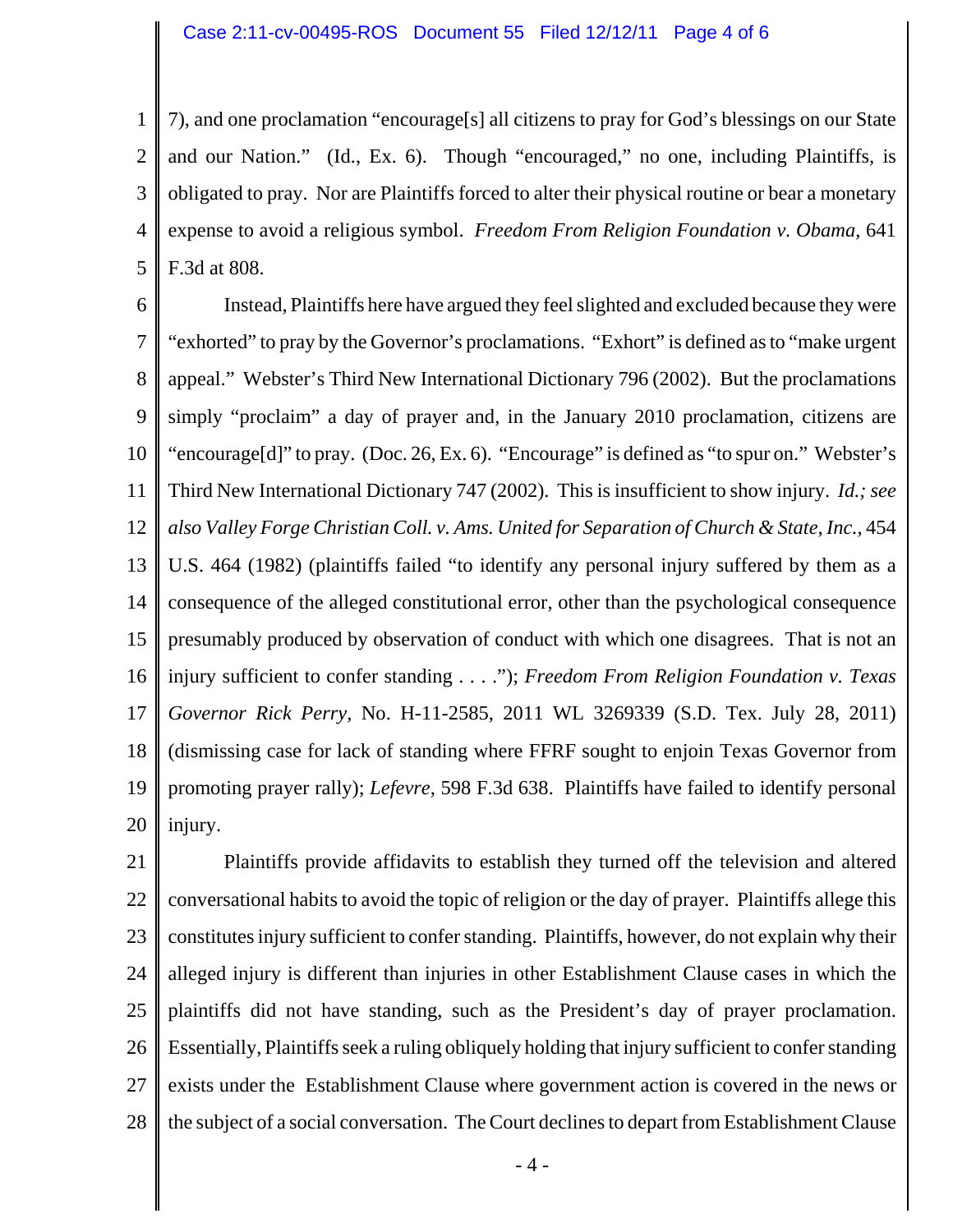1 2 3 case law on this ground. Plaintiffs have not shown injury beyond "stigmatic injury" or feeling like an "outsider." *Lefevre*, 598 F.3d at 643. As such, Plaintiffs' alleged injury is insufficient to establish standing.<sup>3</sup>

4 5 6 7 8 9 10 11 12 13 14 15 16 17 18 19 Plaintiffs rely on *Catholic League for Religious and Civil Rights v. City and County of San Francisco*, 624 F.3d 1043 (9th Cir. 2010), for the proposition that they suffer injury sufficient to establish standing where their religious or irreligious sensibilities are affected by government conduct. However, in *Catholic League*, the government action was not a proclamation of a day of prayer which anyone could ignore. The government action was a "local ordinance condemning the church and some of the municipality's residents," which the Ninth Circuit described as "a government condemnation of a particular church or religion." *Catholic League*, 624 F.3d at 1051 n. 26; *id* at 1053. The Ninth Circuit recognized an ordinance targeting a specific religion and specific individuals was distinguishable from a proclamation that includes "vague and general religiosity." *Id.* at 1053. The Ninth Circuit distinguished *Catholic League* from *Lefevre* because in *Catholic League* the plaintiffs were "not suing on the mere principle of disagreeing with San Francisco, but because of that city's direct attack and disparagement of their religion." *Catholic League*, 624 F.3d at 1051 n. 26. The case before the Court is not a direct attack and disparagement of any person's belief system. It is a generalized proclamation which does not require any action by Plaintiffs. As such, *Catholic League* is not controlling.

20 21 22 Plaintiffs lack standing because Governor Brewer's proclamations do not injure Plaintiffs. Without standing, the Court need not address the merits of the case. As such, Governor Brewer's motion to dismiss for lack of standing will be granted.<sup>4</sup>

- 23
- 24 25 3 This case is more similar to *Freedom From Religion Foundation v. Obama*, 641 F.3d 803 than *Arizona Civil Liberties Union v. Dunham*, 112 F. Supp. 2d 927 (D. Ariz. 2000).

26 27 28 <sup>4</sup> This order resolves all claims. Plaintiffs' Establishment Clause claim and Section 1983 claim for violation of the Establishment Clause are discussed above. Given the Court's ruling, Plaintiffs' Arizona Constitutional challenge is not properly before this Court. *Herman Family Revocable Trust v. Teddy Bear*, 254 F.3d 802, 806 (9th Cir.2001) ("[I]f the court